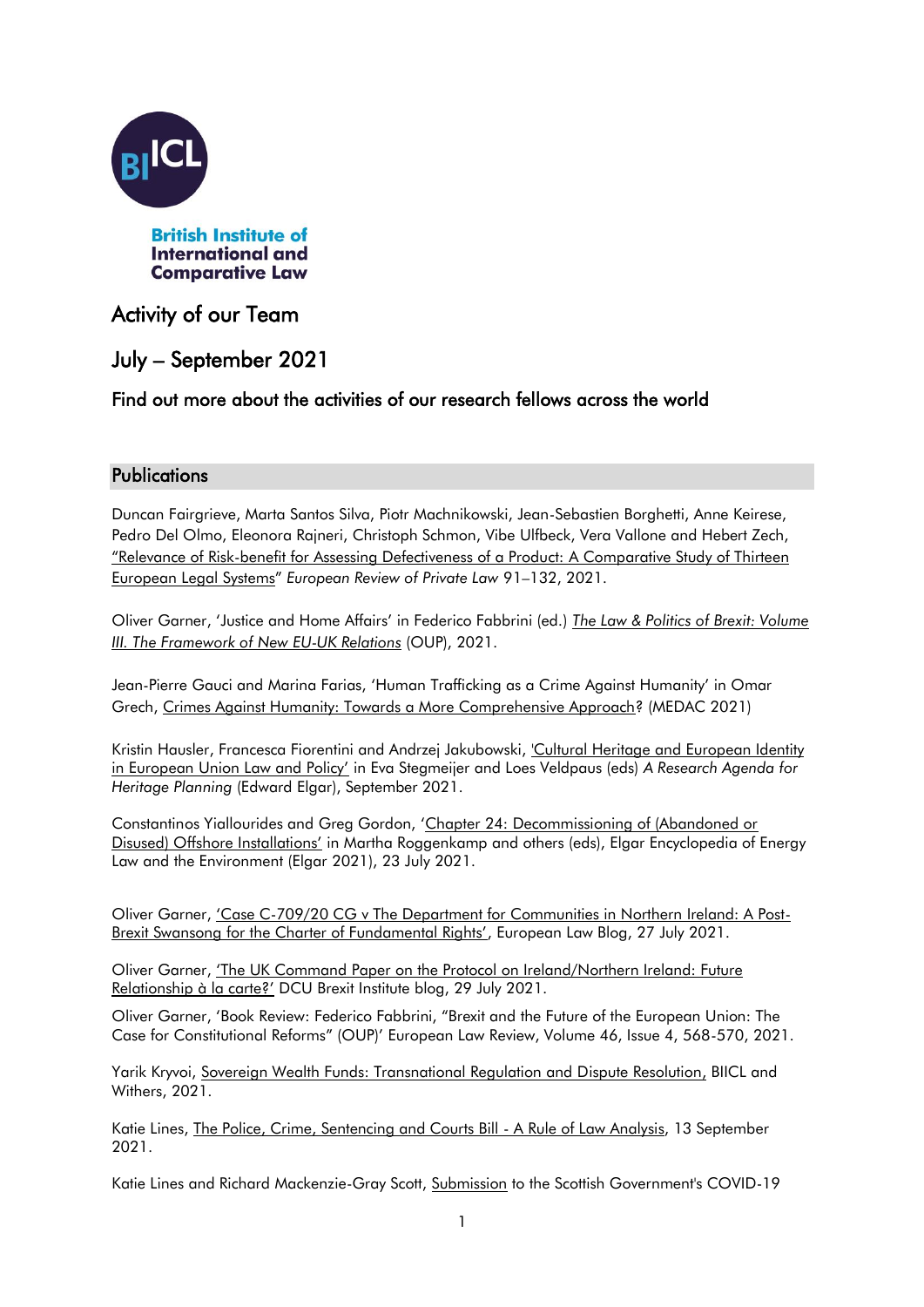public inquiry set-up team, 16 September 2021.

Irene Pietropaoli, Owain Johnstone and Alex Balch, ['Effectiveness of forced labour import bans',](https://modernslaverypec.org/assets/downloads/PEC-Policy-Brief-Effectiveness-Forced-Labour-Import-Bans.pdf) Modern Slavery Policy and Evidence Centre, July 2021.

Constantinos Yiallourides, Ivano Alogna, Jean-Pierre Gauci, Irene Antonopoulos & Kristin Hausler, Post-Event Reports: '[Rising Sea Levels: Promoting Climate Justice through International Law](https://www.biicl.org/publications/rising-sea-levels-promoting-climate-justice-through-international-law)', July 2021.

Duncan Fairgrieve, Submission to Law Commission of England & Wales: Consultation on 14th Programme of Law Reform.

Duncan Fairgrieve, OPSS UK Product Safety Review: Call for Evidence Response of the Product Liability Forum.

Oliver Garner, ['Written evidence submitted by Oliver Garner \(FRE0017\)'](https://committees.parliament.uk/writtenevidence/5239/default/) to the House of Commons European Scrutiny Committee inquiry 'The institutional framework of the UK/EU Trade and Cooperation Agreement, 9 September 2021.

#### Conference Presentations

Jean-Pierre Gauci, Presentation, Rule of Law and Public Health Emergencies, Urban Law Day, UN Habitat and IALS, Online, 1 July 2021.

Jean-Pierre Gauci, Presentation, Reflections on Law and Migration, Imiscoe Conference 2021, Imiscoe, 9 July 2021.

Jean-Pierre Gauci, Presentation, The Role of Private Vessels when they Rescue Migrants at Sea', Immigration Law and Policy, Border Control and Migrant Deaths, Online, 30 September 2021.

Yarik Kryvoi, Presentation, ['Responding to Public and Private Cyberattacks: Self-Defence,](http://kryvoi.net/pdf/Responding-Public-and-Private-Cyberattacks-Self-Defence-Countermeasures-Jurisdiction.pdf)  [Countermeasures and Jurisdiction',](http://kryvoi.net/pdf/Responding-Public-and-Private-Cyberattacks-Self-Defence-Countermeasures-Jurisdiction.pdf) 'The Challenge of Global Cybersecurity' conference organised by the University of Granada, Spain, 16 September 2021.

Yarik Kryvoi, Presentation, 'Corruption in international investment agreements and investor-state dispute settlement', ['Rethinking Global Economic Governance'](https://www.unibocconi.eu/wps/wcm/connect/ev/Events/Bocconi+Events/SIEL+Conference+2021) organised by the Society of International Economic Law and Università Bocconi, 9 July 2021.

Michael Abiodun Olatokun, 'The Right to Protest' Goldsmiths College, University of London, London, September 2021.

Michael Abiodun Olatokun, 'Careers in Law- [NGOs and Civil Society'](https://justice.org.uk/events/careers-in-law-student-week-2021/) JUSTICE, Online, 30 September 2021.

Michael Abiodun Olatokun, 'My Career' King Edward VI Handsworth School, Birmingham, September 2021.

Lise Smit, Presentation, Human Rights in the Tourism Sector, "Status Quo and Outlook: International Developments on Human Rights Due Diligence". [Roundtable Human Rights in Tourism,](https://www.humanrights-in-tourism.net/online-symposium-2021) 22 September 2021.

Jan van Zyl Smit, Presentation 'Judicial independence and/or accountability', ICON-S Mundo Annual Conference, 6-9 July 2021.

Jan van Zyl Smit, Presentation 'Judiciary – Its Integrity and Independence', Justice KT Desai Memorial Roundtable, Online 28 July 2021.

Constantinos Yiallourides, Guest Lecture '[The Rising Status of Non-Aggravation in the Domain of](https://www.waseda.jp/folaw/glaw/6061/) the [Peaceful Settlement of International Disputes'](https://www.waseda.jp/folaw/glaw/6061/), Waseda University Institute of Advanced Studies, Tokyo,